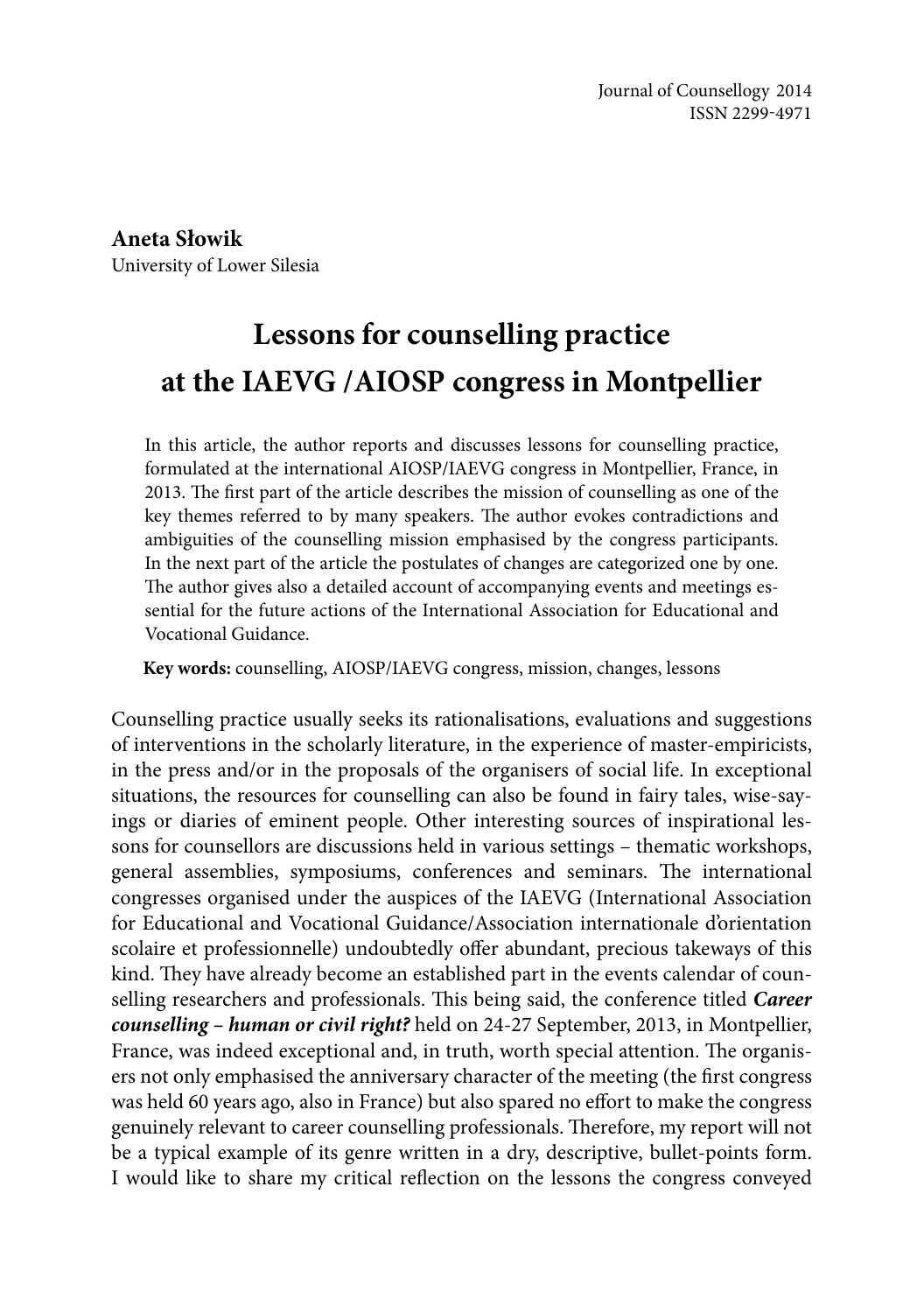and, also, highlight the practical guidelines articulated in discussions, requests of counselling practitioners who needed real solutions, and objections against the theoretical, often fruitless discourse of theorists and politicians. This congress was not yet another well-balanced academic meeting but a brave public debate in which difficult and embarrassing questions were not avoided. The grounds of the current rife tensions, barriers and problematical situations were recognised and discussed even though this showed the mutual relations among counselling professionals, theorists and politicians as fraught with disharmony and ignorance. In short, the counsellors put political correctness aside to reveal the everyday life of their institutions, the theorists tried to use their knowledge to support counsellors, and the politicians searched for the causes of the problems at hand.

#### **The idea and mission of counselling**

The IAVEG congress in Montpellier received about 200 abstracts and assembled 750 delegates from more than 40 countries. The rich programme included 18 plenary symposiums, 126 presentations and workshops and 22 posters. The main theme of the congress – "career counselling – human or civil right?" – referred to the primary mission of counselling, that is, to ensuring the fair and universal access to counselling support for all those who need it but do not receive it due to various obstacles. The basic tasks of counselling work were reminded – providing help and support not just for those who actively seek advice, consultation and/or psychological counselling, but specifically for people with "wasted lives" (Bauman, 2004), people who are rejected, made "invisible" in the institutional system, excluded from the statistics – people who would not stand up for their rights.

Formulating the main theme of the congress, the organisers drew on the first point of the *Universal Declaration of Human Rights*. They reflected on how the principles inscribed in the Declaration could be enacted by planned measures and applied solutions in counselling and career guidance on the micro-, mezzo- and macro-structural levels. They pointed to dichotomies and tensions arising from the intentional disregard for this problem and from the unexamined belief that these rights are respected and observed.

## **The consequences of political entanglements of counselling practice**

Scholars in counselling theory took on board the mentality of Western societies, which view individuals as independent entities endowed with distinctive identities. Identity is formed in the social and political context which provides a suitable environment for its development. The process, however, has also negative outcomes, such as an ever growing gap between the individualistic "ME" and the social "US."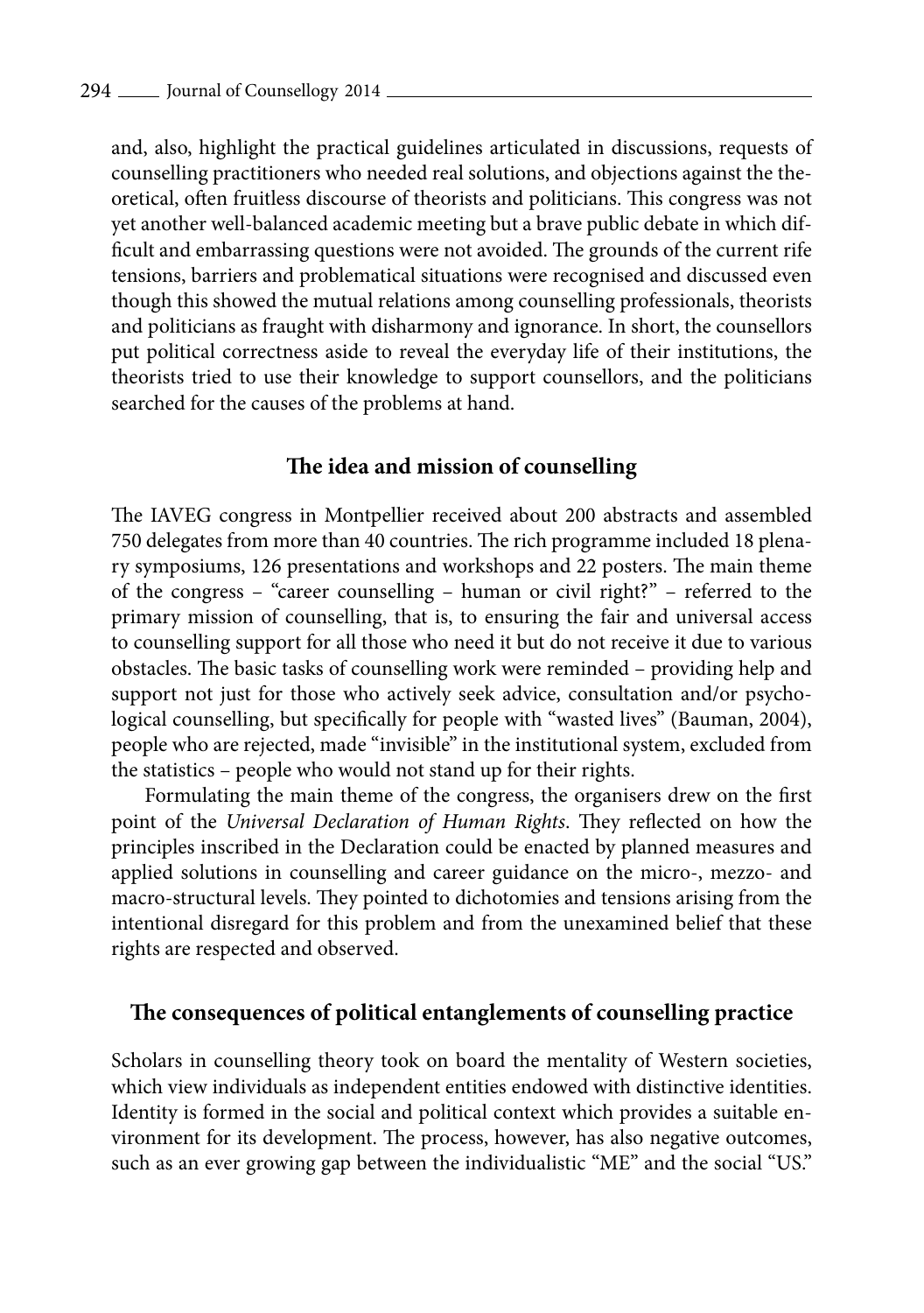This exacerbating polarisation produces acute alienation, with the community, reference groups and local environments potentially losing their relevance.

Additionally, the individuals oscillate between expectations of managing difficult situations by themselves and enmeshment "in the net" of politically correct, "available" help offered by the institutional system. Consequently, counselling practitioners are sometimes entangled in formal expectations to enact egalitarian slogans despite actually recognising their utopian character. Worse still, in organising social care-provision, in the broadest sense of the term, for their local communities, they are forced to implement the radical rules of neo-liberal policy.

Those who need counselling also have their attitudes affected by finding themselves precariously positioned between Scylla and Charybdis. Some of them demand that their human rights be respected and the individual needs-oriented approach be endorsed. Other people in need of help radically demand that recovery programs be implemented and make specific claims upon social services agencies. They cite the provisions of international documents that guarantee social welfare, such as the already mentioned *Universal Declaration of Human Rights*, which regulates social and migration policy in many countries. It also serves as a framework of reference for handling asylum applications and launching inclusive education programmes, which marshal support for foundations, associations set up by ethnic minorities and migrant communities. Unfortunately, although high-minded, the notions of the common good and solidarity in community advocacy often prove empty ideas only. Compensation measures for the rejected social groups gain recognition, but they are seen as too expensive and unprofitable. When it comes to support-provision, priority is given to those considered resourceful, useful, promising in convalescence and low-cost.

The congress participants were encouraged to reflect on the practical dimension of executive power laid down in the documents guarding human rights. They looked into how the fair access to help and support, as well as organising a wellfunctioning counselling system, is based on realising the postulates of the *Declaration*, ratified by many countries. To what extent are the objectives of sustainable action respecting the rights of individuals, societies and the natural environment observed and pursued? They insisted that the individual potential developed in social processes and in relations with other people and should ideally contribute to the universal good. This conception was also underscored by Alicja and Andrzej Czerkawski, who distinguished three dimensions of good in counselling practice (Czerkawska A., Czerkawski A. 2005, pp. 21-35).

An important comment was offered on the IAEVG mission. This well-functioning organisation, which enjoys a considerable standing and assembles many famous researchers, can exert influence and engage in advocacy on behalf of those whose voice is not heard. The IAEVG's duties can also be described as ensuring the quality of counselling and defending it against the inroads of profiteering. Profiteering spreads among counsellors who implement neo-liberal policies and are inclined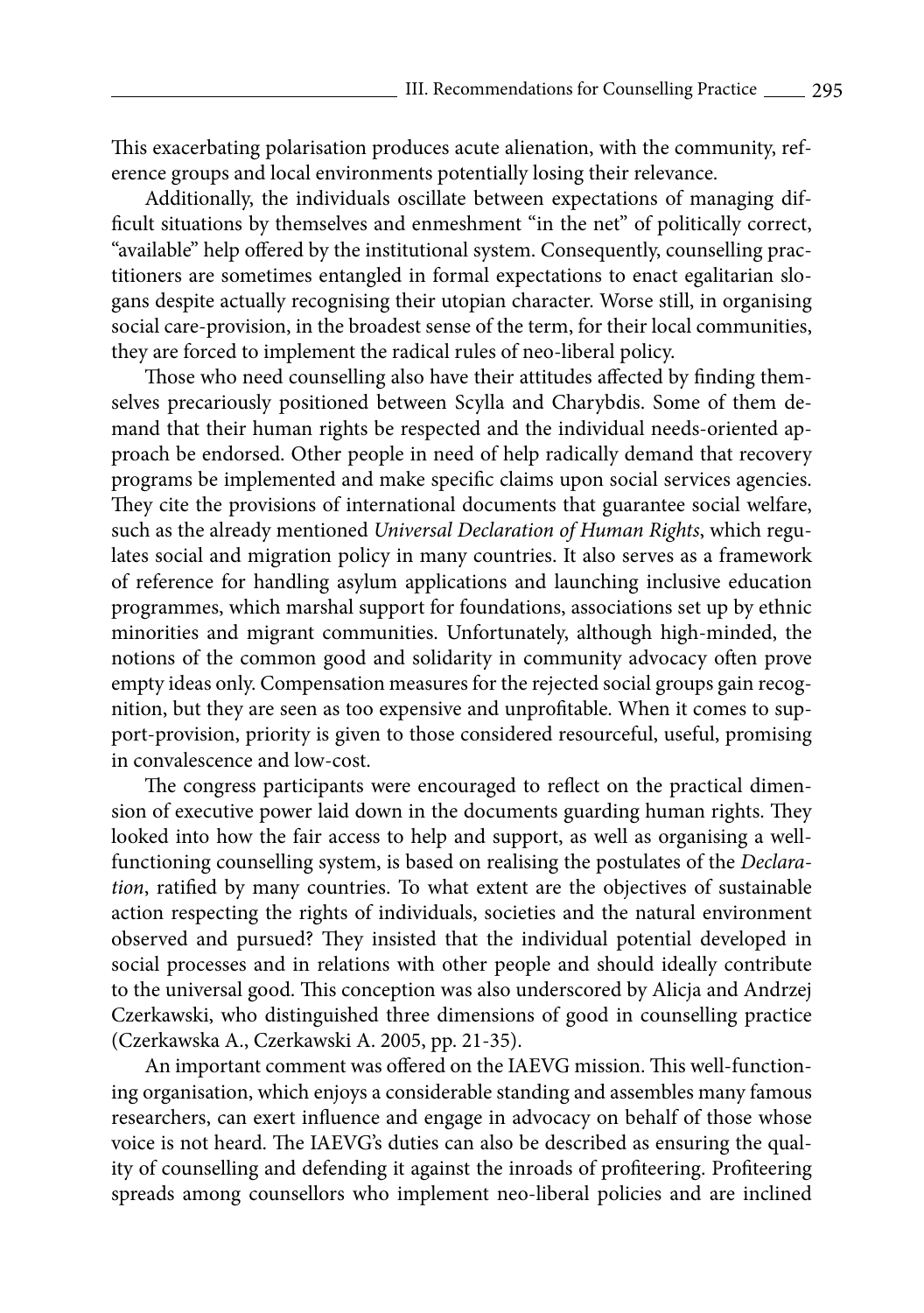to "judge" counselling services in terms of gain and loss, cost-effectiveness and financial returns on social welfare "management."

#### **Disappointments and awareness of ambiguities**

All the scholars participating in the congress offered practical commentaries and remarks. For instance, Lester Oakes – the head of the IAEVG – spoke about the sources of reflection on the theme of the congress. He underlined that the international IAEVG meeting offered a great opportunity to work out a comprehensive diagnosis and to plan global actions aimed at implementing viable solutions in practice. Oakes pointed out that in many countries counselling service was still non-existent, no counselling-related research was conducted, and the pioneers who realised that more systematic resources should be provided did not receive the expected support from government agencies. These counselling researchers and practitioners could use the IAEVG net as a site which offers reassurance, helps "charge the batteries" to continue their struggle, inspires and assists in coping with resistance and obstacles.

Oakes raised also another issue. In the world of academia with its ever more pervasive and ubiquitous virtual communication, it is still important to make sure that researchers meet face-to-face. Therefore, congresses serve as important educational occasions, where the participants can learn directly from each other, find out about their colleagues' research interests, arrange partnerships to do research projects together and get immersed in the international and intergenerational community of counsellogists. First of all, however, they can take part in international activities working toward the achievement of individual and universal good.

Christian Philip – the head of the Montpellier regional board of education – also referred to the IAEVG mission. He emphasised the important role of career counsellors and of those responsible for their training, professional development and identification of their needs. He outlined the situation of young people, who should become the priority group to be offered support by local counselling services. The time of precarious employment, when even university education does not guarantee jobs, pressure to keep upgrading one's qualifications and aggressive devaluation of acquired skills, all make more and more young people believe that formal education is not worth investing in. The speaker appealed to the delegates to seek ways of re-kindling the learners' hope and faith in the sense of institutionally provided education. The frightening picture of young unemployed degreeholders in Spain, Greece, Portuguese, Bulgaria and Romania has discouraged an increasing number of students from pursuing education and taking their A-levels. Their dejected attitudes are also triggered by the fear of debts incurred by taking student loans, which many graduates are unable to pay off. Another reason of leaving education prematurely is the necessity of taking up a job, often a low-paid and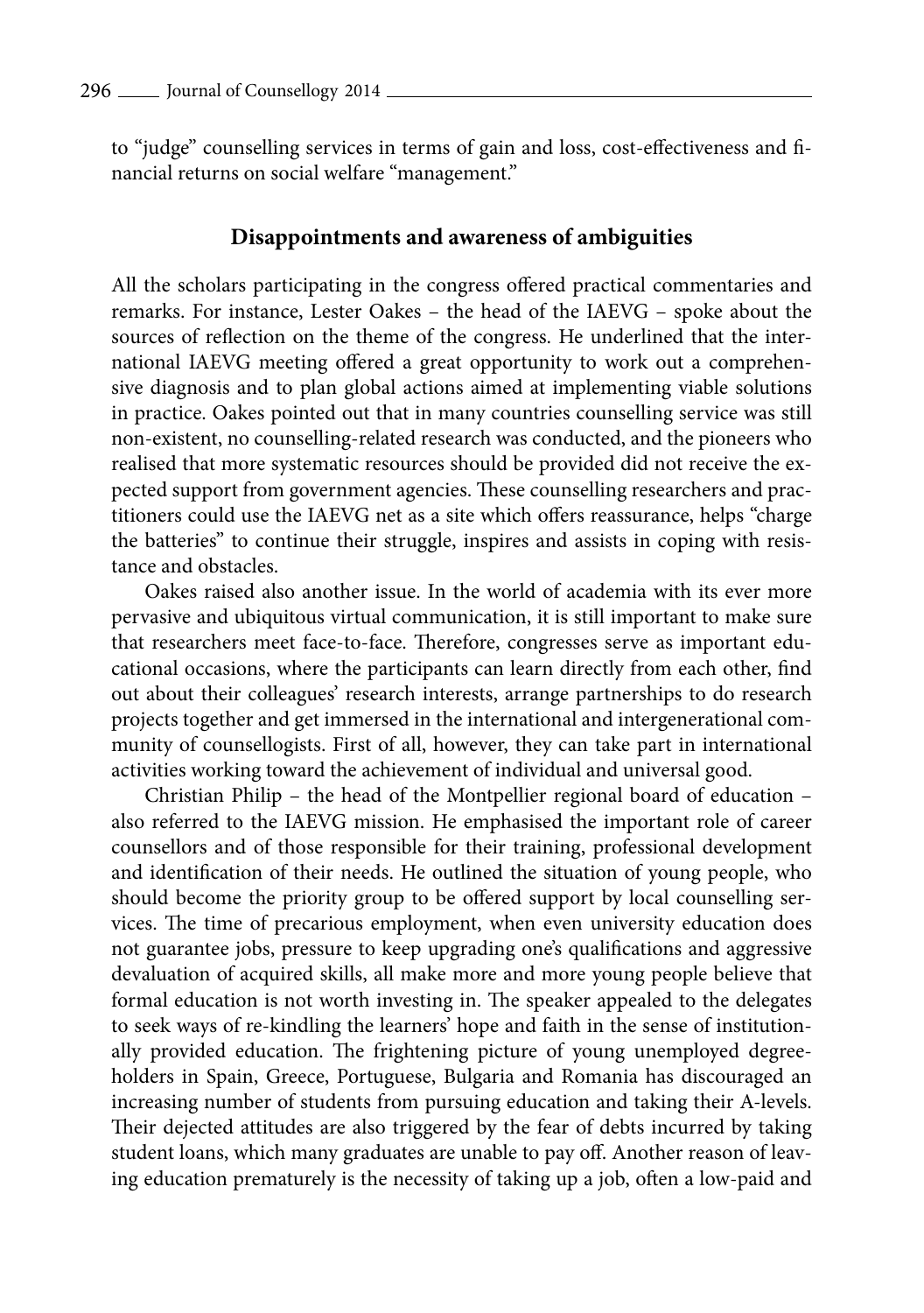manual one, with the earnings barely covering the cost of living in one household shared with the parents and grandparents.

In his opening address, Jean Guichard reflected on the paradigm of career counselling and intervention methods which can support a sustainable development of the individual and the natural environment. In the first part of his speech, Guichard described the historical background of changes in the counselling models dating back to the 19<sup>th</sup> century. Between the 19<sup>th</sup> century and the 1970s, the (then innovative) goals which vocational guidance pursued included the betterment of the working conditions and the improvement of occupational preparation. It was believed that compensation measures launched in those areas would result in creating an effective society aligned with the fair and egalitarian rules. However, the radical economic transformation spanning over the last 40 years has shown the insecurity and alienation of the individual, caused by the loss of stable employment and the devaluation of once-acquired skills. The slogans of lifelong learning and career constructing sound unconvincing in the world without employment.

In my view, the negative developments addressed by Guichard, such as a sense of insecurity, pointlessness of action and helplessness of counselling professionals, are felt even more acutely in Central-Eastern and South-Eastern Europe. The closing down and downsizing of factories and other, once stable, companies, currency devaluation and governments' inability to keep coming up with policy solutions have contributed to shifting the responsibility for lifelong career-designing onto individuals. The pressure to develop life-management skills, the reification of people and the re-formulation of human values in economic terms (utility, efficiency, profit-making, etc.) have resulted in the focus on the meeting of individual needs. Consequently, governments are withdrawing from their protective function and promoting the belief in the necessary individual self-reliance and personal coping with difficult situations.

A slightly different and more detailed assessment was presented on the second day of the congress by Peter Plant from Aarhus University (Denmark), a former deputy chairman of the IAEVG. Currently, Plant is an active member of the coordinating board of the European Lifelong Guidance Policy Network (ELGPN). He also emphasised the tensions and ambiguities with which counselling and career guidance are fraught at the moment. On the one hand, career guidance is a useful and representative tool used by the authorities to prove that they are realising the postulates of social justice. On the other hand, it is a subtle instrument of social control; it is increasingly becoming an ostentatious, illustrative way of solving social problems (cf. Szumigraj, 1998). As the researcher observed, the local authorities pressed by budgetary constraints seek funding for social work and social services (including career guidance) through international projects. The beneficiary groups are selected by those who fund the project. In order to promote good practice, certain activities are performed even though there is no real need for them in the local community. The outcomes – partial or complete solutions to the local social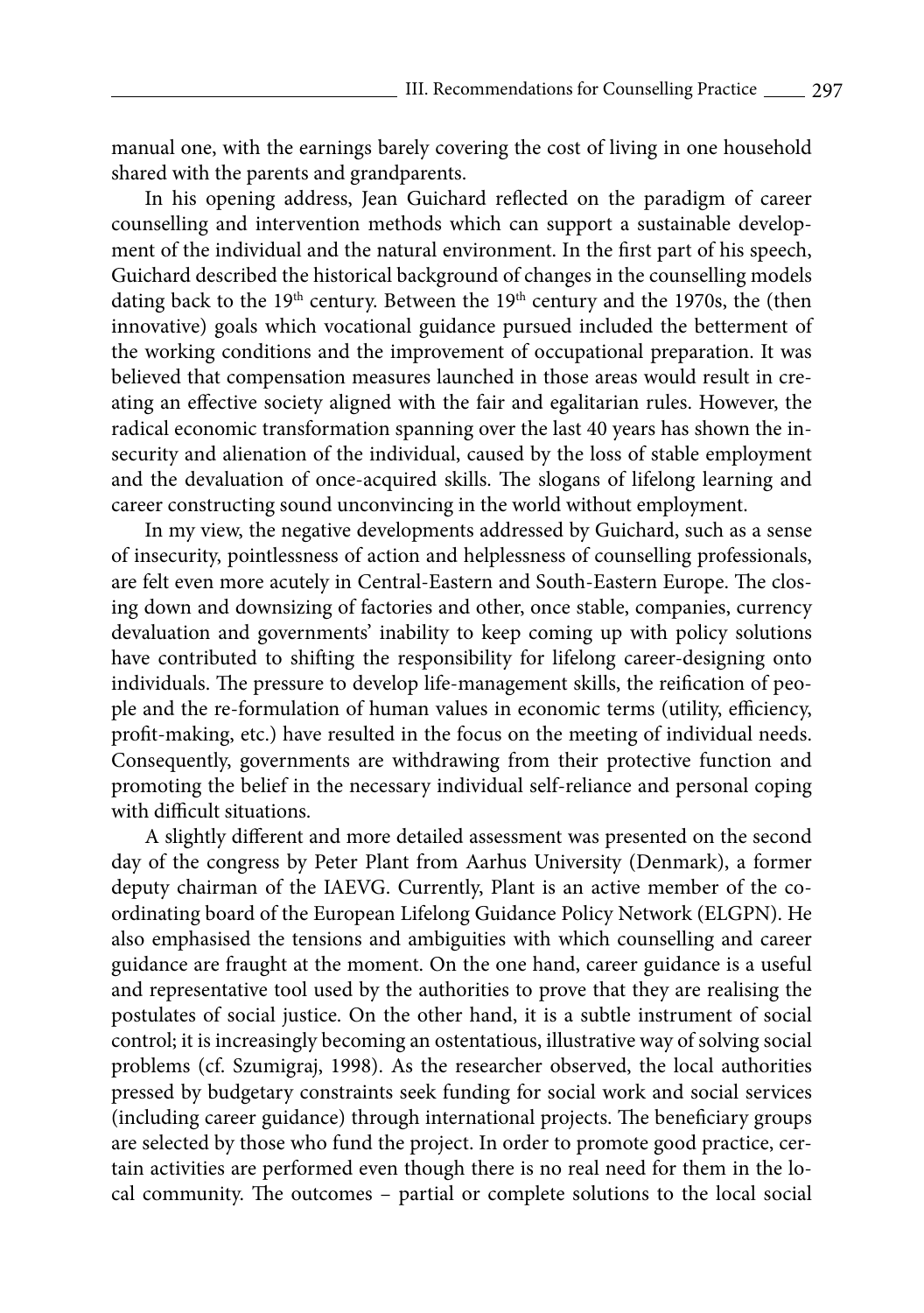problems – are expected to be reported as quantitative evidence, using numbers and percents. Independent, self-earning guidance services are held up for praise in local communities as an economically sound model of the management and distribution of social welfare funds.

In his courageous, critical speech, Plant cited, as an example, oppressive policies targeting a very popular beneficiary group – young people (aged 18-35). The "supportive" solutions with a clear objective to curb unemployment in this age group can easily be interpreted as manipulatory. Young people are advised to choose an educational and career path that leads to occupations with the highest employment rate. Thus, the technical disciplines are favoured while the humanistic studies are in retreat. Many educational institutions offer workshops, training schemes and courses which foster entrepreneurial capacities, economic expertise and concrete skills. Career advisers at schools, employment counsellors, social workers and specialists in education, sociology, culture and ethnology are all examples of low-paid professions suitable for "the naïve," who are doomed to become ultimately disaffected with the egalitarian postulates undercut by austerity budgeting.

In the situation of contradiction, when the counsellors' possibilities and the advice-seekers' needs are mutually exclusive, the image of institutional help becomes ambiguous. Such services as career centres can be viewed as an example of good practice geared toward the ideals of social justice, but they can also be sites of the manipulative use of social control instruments. According to Plant, the existing tensions have caused a decrease in trust to formal institutions and inclined people to look for informal help and advice in everyday life (cf. Siarkiewicz 2010, pp. 26-28). Therefore, following the Danish solutions, counselling and guidance should not be organised exclusively in the formal settings. If counsellors and advisors simply wait for their clients in advice centres, their work becomes only all the more easily controllable by the government. The challenge for the present-day advisors is to seek their clients – to leave the office and go out into the communities, where people who need support live their lives. Out there, the counselling professionals can start constructing community hubs or advice and intervention points anchored in the local social environment. In this way, advisors can reach those who would never be clients of formal institutions and would never demand their rights. This type of counselling and guidance requires a lot of activity; advisors need to become animators, mediators and moderators supporting local communities. In this way, they can establish themselves as those who listen, help in writing applications, show accessible systemic and legal solutions, suggest ways of negotiation and remind about civil rights.

Another leading figure and a key-note speaker at the congress was philosopher Jean-Claude Michéa. He also started from a historic perspective, pointing out that as early as in the 18<sup>th</sup> century human life had been shaped by the rules of increasingly capitalistic markets and, at the same time, by the developing legislation for protection of workers against exploitation and instrumental treatment. The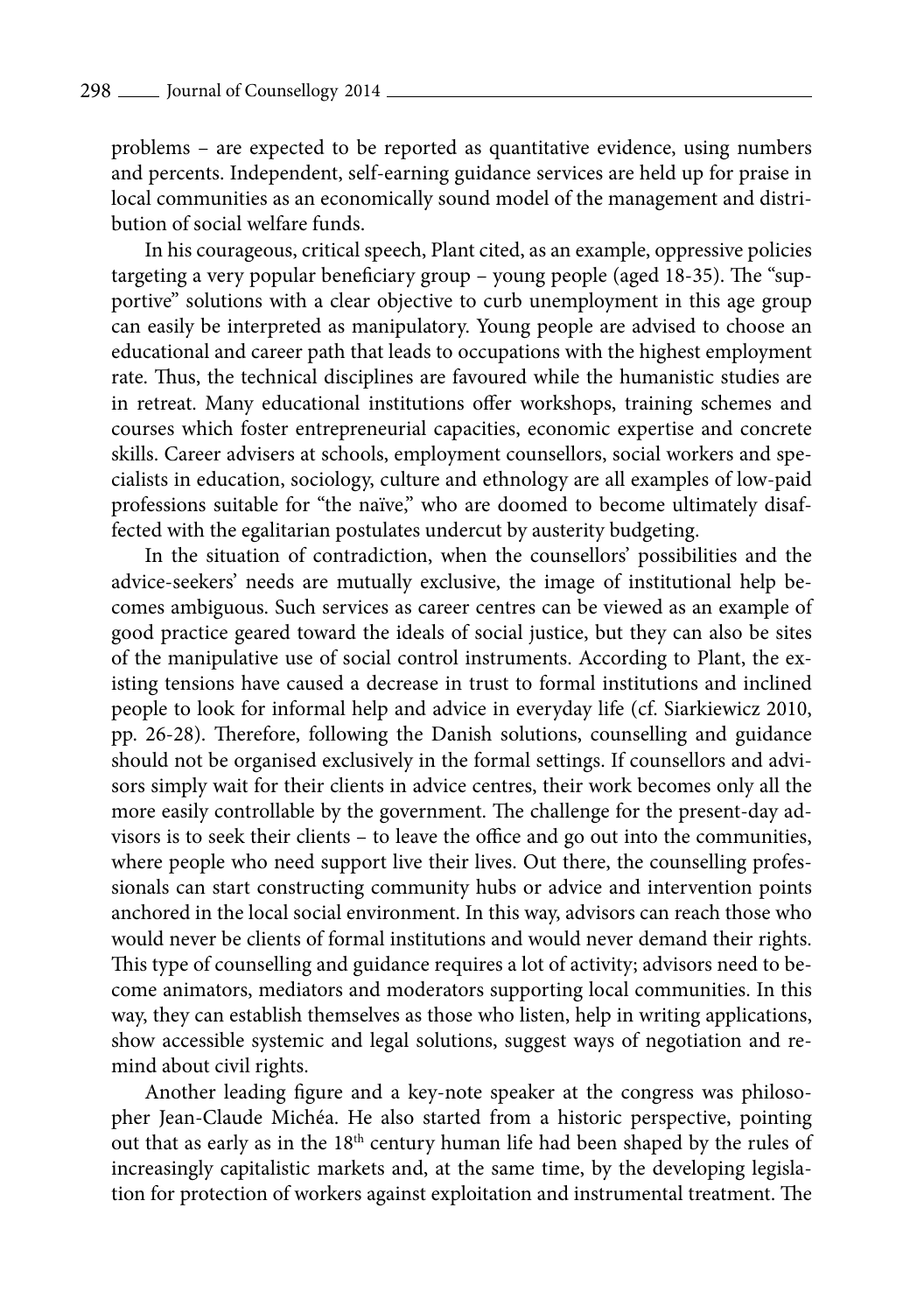individual always seeks balance between autonomy, self-determination and limitations imposed by the invisible hand of the liberal market. However, the philosopher observed that this permanent dialectic should not be perceived as a burden or a destructive fate only as it could be effectively used to revise basic human rights and create global, international institutions that would demand respecting human rights, especially where they are ignored and violated. Michéa agreed that individual lives were bound to be more and more disrupted by the new aggressive rules of political economy. The rules of the market will be overriding in determining human needs and will have the last say in interpreting and "correcting" the universally recognised documents which guard the human dignity.

After Michéa's presentation, I had an opportunity to talk about it with some other (mainly French) listeners. They agreed that the image of human life Michéa depicted was rather pessimistic. Humans are puppets whose strings are manipulated by the brutal economy. The individual's efforts to cooperate with the world of employment are met with disappointment. Only few are able to keep pace with its changing demands, and nobody can predict in which direction the economy will develop. People consent to their rights being limited one by one. They have no other choice but to be constantly torn between the harsh, impersonal rules of the market and governmentally enacted social control, on the one hand, and the ideals of human rights and dignity inscribed in the internationally valid documents, on the other.

In the address closing the congress plenary sessions, Mark Savickas also reflected on the changes which counselling has undergone over the  $20<sup>th</sup>$  and  $21<sup>st</sup>$  centuries. Discussing his theoretical constructs and practical solutions, he drew largely on such notions as individualism, permanent pressure on self-realisation, continuous relocation of skills and flexible adaptation to new cultural and social conditions. He believes that, facing such expectations of self-determination and goalachievement, individuals experience alienation. The solution to the predicament lies in the transition from the focus on satisfying individual needs to engagement in the processes of identity construction, which unfold in relations with other people and are realised in various social groups and local communities. Savickas referred to the career counselling intervention methods based on biographical narratives, which can be interpreted not only as stories of individual life-courses but first and foremost as diagnostic descriptions of societies and communities. They are sources of knowledge about the life of a group, the history of local society and the social and cultural contexts in which the threads of an individual biography get interwoven with the common social texture.

The renowned counsellogist went on to insist that the strategies of life-designing should not be developed exclusively around individual personal skills but should also take into account the potential and resources of the local environment. The individual's activities should aim not only at pursuing self-interest but also at contributing to the common good, mindful of the system's sustainability. Savickas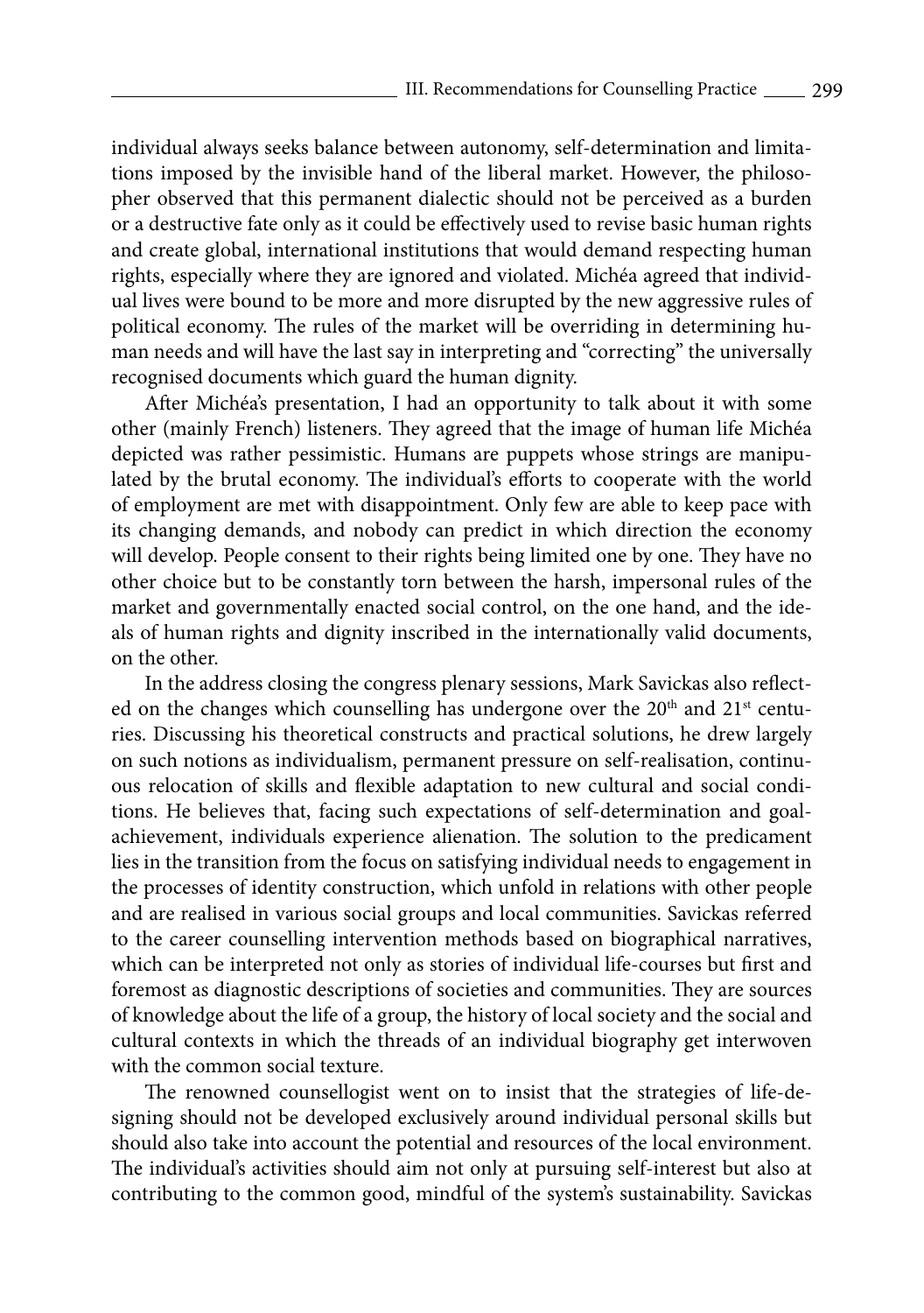proposed also to outline new tasks for counselling. Instead of being reduced to an instrument of obtaining a well-paid job or a satisfying career, guidance and supportprovision should rather aim to discover and attain general well-being. Counselling interventions should also seek to re-make the social reality into a more friendly and equitable environment. In this context, the individual's engagement in informal activities becomes crucial (e.g. carrying out projects important for local society).

#### **In search of foundations for change**

All the talks I participated in and reported above were chosen based on my research interests, such as biographical research informed by counselling studies and intercultural psychology. The symposium which proved particularly interesting to me was held by British specialists in biographical research (Linden West, who is the chairman of the ESREA biographical research section, Hazel Reid, Alison Fielding and Rebecca Tee). The four speakers presented counselling intervention methods based on biographical narratives. They used narratives of students and alumni who had signed up at the career office of Canterbury Christ Church University (UK). Another research project they discussed dealt with career advisors in everyday life, e.g. members of the school council (mainly volunteers), including students' parents, alumni, community activists, representatives of associations and the local authorities and seniors of considerable standing. The researchers sought to find out what sense the narrators made of counselling activities and how they described the process of becoming a counsellor (cf. Siarkiewicz, Trębińska-Szumigraj, Zielińska-Pękał, 2012). The other questions raised were: What dilemmas are they facing? What are their tasks and in how far are they expected to execute them?

Another symposium I found interesting focused on a slightly different topic: *Green guidance: time for action* and was held by an international team of researchers (Lyn Barham, Peter Plant, Barrie A. Irving and Christopher J. Manley). They outlined the mission of a project broadly referred to as *green guidance.* The speakers reminded that the IAEVG members had committed themselves to meeting the demands defined in 1995 and insisted on including ecological education in the training curricula in career-designing. The mission of *green guidance* should be to counteract the consequences of tensions generated by abandoning the systemsthinking heedful of the homeostasis of the ecosystem. The imbalance of in the natural environment, the excessive concentration on ensuring the financial sector's liquidity and the prioritisation of economy over ecological awareness radically affect the quality of well-being. Accelerating and overlapping trajectories coupled with the constant displacement of biographies into new cultural and economic contexts exacerbate the need for counselling support. The counsellors' responsibilities, consequently, include making the clients aware of the urgency of sustainable, holistic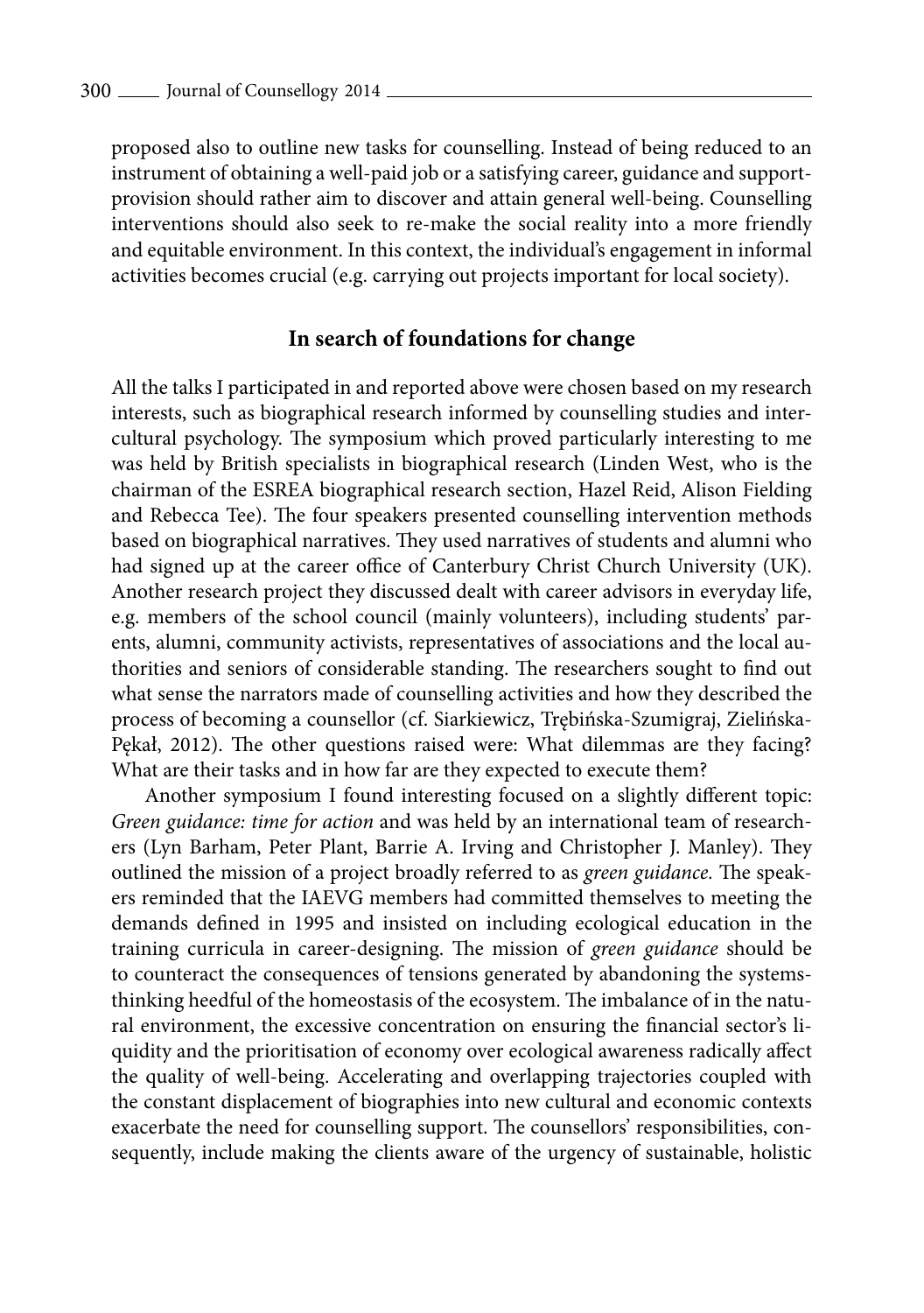development. The environment-conscious attitude should be a crucial component of lifelong strategies for career construction.

A similar issue was discussed in another symposium titled *Embracing social justice in Career Education and Guidance. Moving beyond the rhetoric towards a critical social justice.* The speakers – Beatriz Malik, Nancy Arthur, Barrie A. Irving and Gabriela Cabrera – pointed out that advisory and counselling activities, particularly in the West, were devised to form greatly independent individuals, to support their development and self-determination, to construct highly individualised biographies and to realise personal passions and interests. These processes "breed" certain threats (cf. Kargul, 2004, p. 49-54) and require reflection on the hidden dimensions and latent areas of counselling oriented in this way – counselling which "correctly" fulfils the expectations of aggressive neo-liberal politics.

The researchers identified the tensions between high-minded action (which supporting and helping should be) and an equally high-minded ideal of equal access to help as a universal right, on the one hand, and the governmentally implemented legislative and executive policies which deepen marginalisation and exclusion, on the other. The requirements of measurability, evaluation and profit-making boost competition among helping institutions. Only the most efficient, comprehensive and demanded services involved in many international projects are to survive. Yet, which social groups are to be the beneficiaries of the services is defined each year by government agencies and private enterprises which fund the projects. The speakers also stirred a discussion asking provocatively: "What about care, systemic thinking, global help actions for 'distant' others who live in poverty?" "What activities can the counsellor undertake at the micro and mezzo-structural levels in order to eliminate the differences in place?" "How to help the exploited who work for entrepreneurs and agents without adequate pay for the job done and emigrate in search of livelihood and dignity?"

A different theme was tackled in the (French language) session in which I was one of the speakers. We talked about practical counselling intervention methods. The speakers in this session included Laurence Cocandeau-Bellanger from the University of Angers (France), Philippe Jacquin from the University of Bordeaux (France), Katia Terriot from the Centre CNAM – INETOP (France) and Aneta Słowik from the University of Lower Silesia (Wroclaw, Poland). These methods enable the counsellor to analyse the advice-seeker's personal identity at the point of transition in his/her life, to examine the displacement and integration of possessed and demanded skills of immigrants in the culture of arrival and to identify a person's interests and commitment to develop them. We also addressed guidance on developing a lifestyle in which a balance is preserved between private and professional life.

The speakers' presentations were followed by a discussion initiated mainly by French counselling practitioners, who appreciated the practical side of the presentation. They inquired about the details of the methods described and possibilities of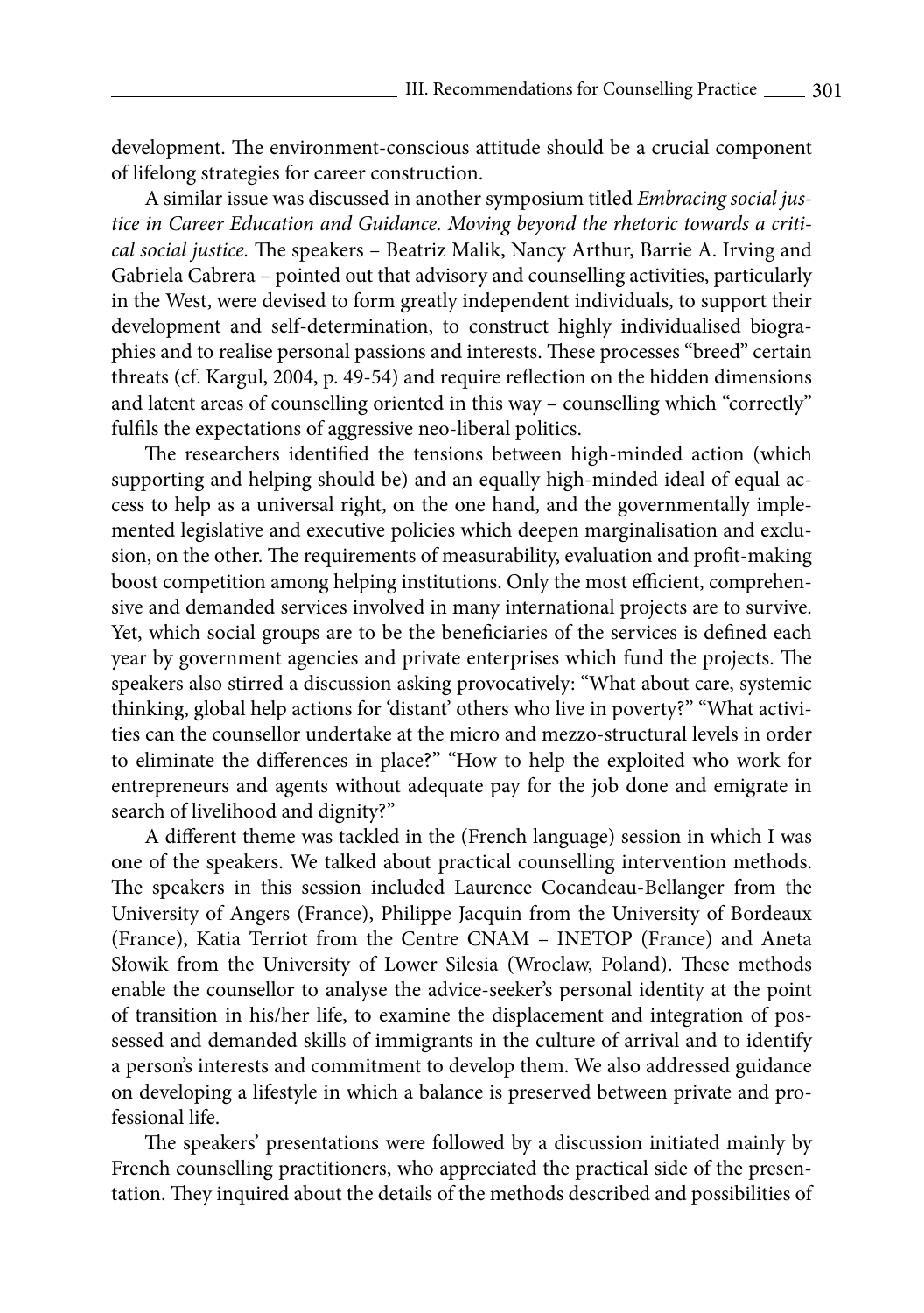applying them in their work settings. They critically reflected on the subjects discussed and shared their difficulties and dilemmas; they also identified formal obstacles encountered in French advice centres.

#### **Important accompanying events**

The congress abounded in other interesting initiatives and meetings. For example, all the participants were invited to join the IAEVG forum, where the executive board presented a report on their activities. All those present were divided into smaller groups, with at least one official member of the board joining each of them. They discussed new targets and tasks the IAEVG should engage with in order to meet more adequately the current human needs in keeping with the statutory aims of the international community.

Another important event was an innovative official meeting of the IAEVG ethic section, which revised the organisation's statute regarding advisory and counselling activities. The principles that guide and underpin the IAEVG mission include: pursuing the social good, promoting social justice and equal rights, supporting the rejected and those at risk of marginalisation and working toward a sustainable technological, economic and industrial development aligned with the needs of the ecosystem.

A meeting of young IAEVG members attended by the head of the association, Lester Oakes, was also an engaging event. Designed as a workshop, the session gave the young researchers an opportunity to articulate their needs, expectations and initiatives which could be realised through the IAEVG. There was a space for critical reflection, debate and creative ideas coming from different continents. The proposals put forward included, among others, organising training workshops for the young researchers (with at least a PhD degree) to present various projects and discuss them at length. Emphasised was the need to create and tighten relationships with new members of the IAEVG. One of the important postulates regarded the generational continuity and a more visible presence of young researchers on the IAEVG board.

Congresses are also a good occasion to honour eminent contributors to the counsellogists' community – distinguished scholars, renowned researchers, initiators of international actions promoting counsellogy. And indeed, this was also the case this time. At the festive banquet, congratulations and words of gratitude were extended and a Festschrift was presented to Professor Jean Guichard.

### **(Tentative) Conclusion**

International congresses and conferences are often criticised for their repetitive subjects, insufficient time for satisfying scholarly debates, reduced options of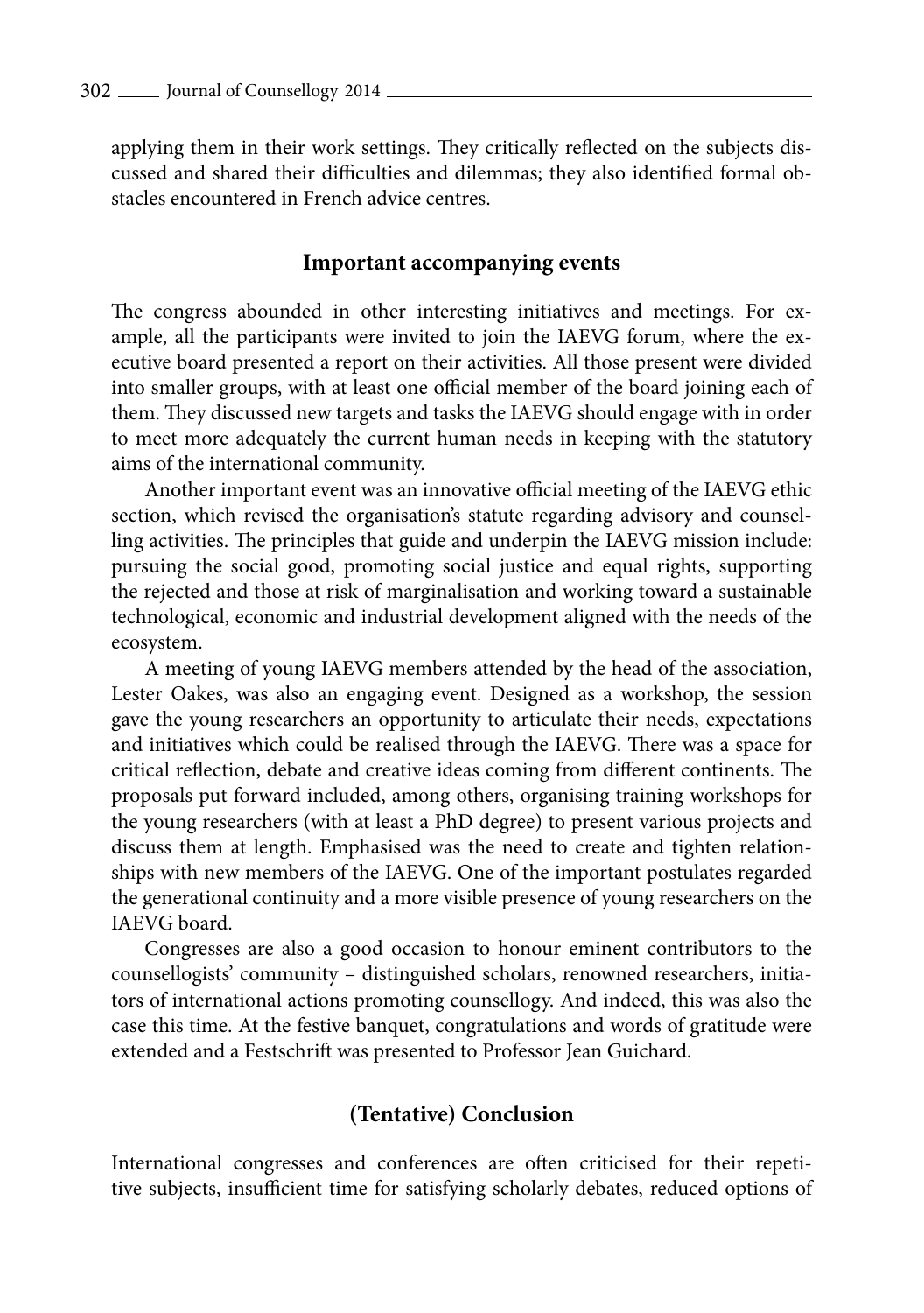attending various sessions due to parallel scheduling, excessive focus on theory and inadequate connection to everyday practice. I also subscribed to these beliefs, widespread in the academia. However, the meeting in Montpellier stood out in many respects, such as solid organisation, making sure that all participants could take part in all scheduled events, and creating good settings for extensive discussions and opportunities for expanding cooperation within the IAEVG. Additionally, in professional discussions, critical voices and practitioners' remarks were heeded with due attention. Also, as difficult subjects were not avoided, the dangers and trouble counselling and advice work is embroiled in locally and globally were taken on board. Especially poignant were deeply realistic reflections, distressed and sometimes cut short by the moderators' "it wouldn't be of interest to our foreign guests," "it is our French context" or "we've neither place nor time for this discussion here." The congress offered also space and time for sharing options and solutionsas well as opinions on the limitations encountered in everyday practice, research and teaching. These strengthen the feelings of solidarity and understanding but also an awareness of different social and cultural contexts in which various academic communities work.

To sum up, I will attempt to recapitulate all the major takeaways relevant to counselling practice which emerged in the debates and discussions held at the congress:

- ◆ Establishing close multilateral cooperation among theorists, counselling/ advising professionals and policy makers.
- ◆ Identifying and, if possible, combating the concealed mechanisms of neoliberal economy, neo-liberal cultural policy and corporatism that turn counselling into an ideological battlefield (Rutkowiak 2010, p. 205), e.g. by re-allocating funds to designated agencies, foundations and state institutions and by prioritising certain social policy targets.
- At the international level, mutual learning of good, creative solutions for lifelong education of counsellors.
- Initiating debates and meetings in which the difficulties and limitations to counselling interventions as well as the ways to overcome them could be explored.
- Engaging in cooperation with intellectuals and resorting to what is referred to as post-neoliberal education focused on the values of social democracy, such as social sensitivity, social justice, etc. (cf. Potulicka, 2010, pp. 330-331; Rutkowiak, 2010, pp. 339-356).
- Organising help and support not only for the active advice-seekers but first of all for the rejected and abandoned, the "wasted lives" (Bauman, 2004)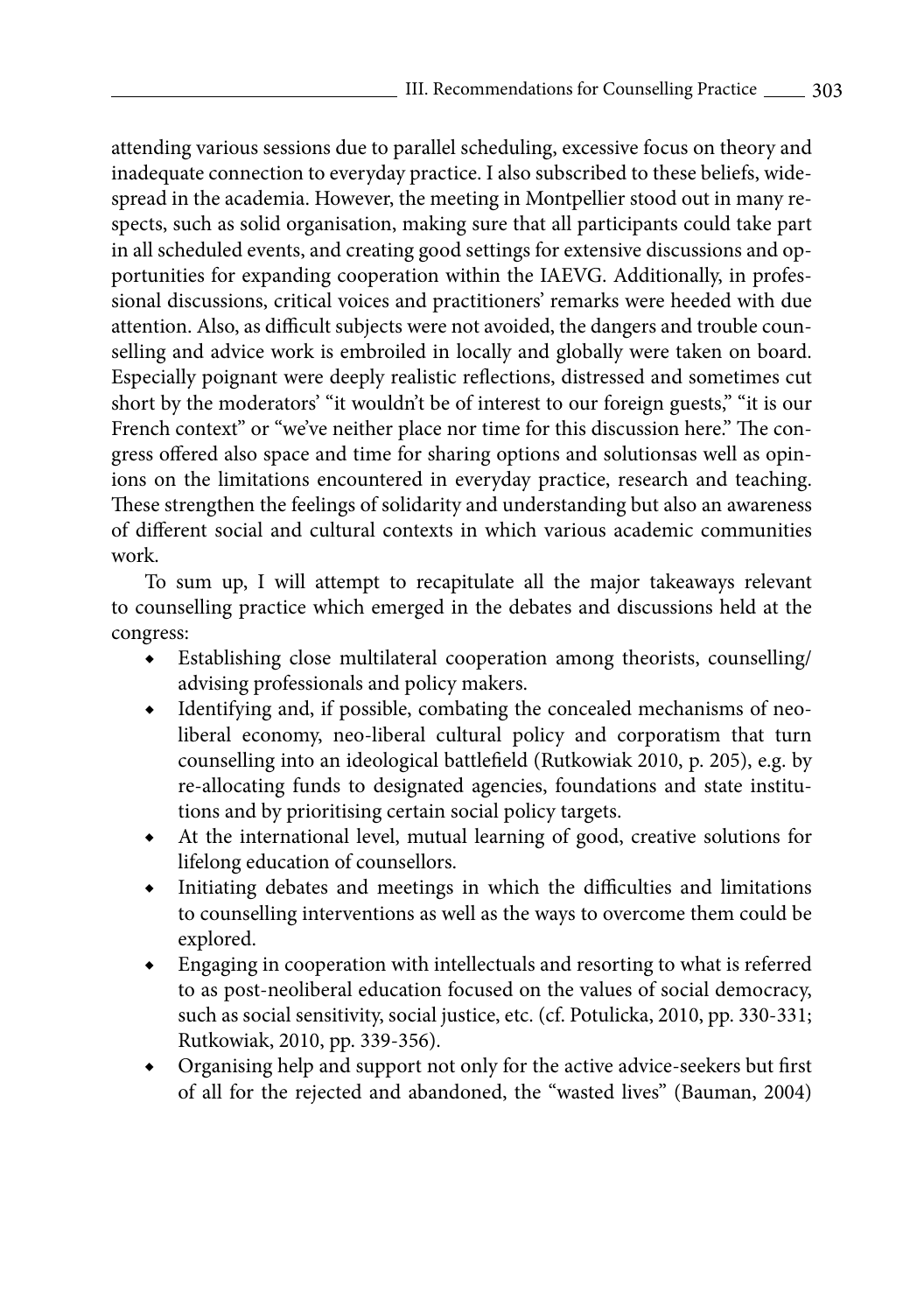not to be found in the monitored high-risk groups and in any statistics – people unlikely to ever contact an advisor on their own.<sup>1</sup>

◆ Brave and imaginative attitude (Rutkowiak, 2010, p.339) in defining the role of the counsellor/advisor. This role can be adopted by, for example, social workers, street workers, nurses, office workers, teachers and, also, by close relatives, compatriots, etc.2

We can only hope that the important arrangements and findings the congress arrived at and, particularly, the frustrated voices of counselling professionals and critical assessments of counselling researchers will be properly attended to and heeded in policy projects, decisions and legislation constructed by politicians and economists.

The tradition observed by the IAEVG scientific and organisational board has it that the conference venues alternate each year so as to enable different delegates to participate. The priority behind these events is to ensure fair chances for all the members and speakers to present novel, less familiar topics in the rich and diverse discipline of counselling. For this reason, in 2014, the IAEVG congress took place in Canada, and the next one will be held in 2015 in Japan. Regrettably, for many speakers and participants traversing the continents is thwarted by financial barriers.

*Translated from Polish by Aneta Słowik* 

## **References**

Bauman, Z. (2005). *Życie na przemiał* [*Wasted Lives*]. Warszawa: Wyd. Literackie.

- Czerkawska, A., Czerkawski, A. (2005). *Etyczny wymiar poradnictwa zawodowego.* Warszawa: Biblioteka Doradcy Zawodowego KOWEZiU.
- Kargul, J. (2004). Kilka uwag o niebezpieczeństwach poradnictwa*.* In E. Siarkiewicz (Ed.), *Niejednoznaczność poradnictwa*. Zielona Góra: Wyd. UZ.
- Potulicka, E. (2010). Pytania o skutki neoliberalizmu. Aspekt społeczny. In E. Potulicka, J. Rutkowiak (Eds.), *Neoliberalne uwikłania edukacji*. Kraków: Impuls.
- Rutkowiak, J. (2010). Wychylenia wyobraźni. Z myślą o poneoliberalnych przemianach w edukacji. In E. Potulicka, J. Rutkowiak (Eds.), *Neoliberalne uwikłania edukacji*. Kraków: Impuls.

 $1$  I have in mind chiefly refugees and illegal or legal immigrants who do not know the Labour Code and have only very poor command of the language of the country of arrival. See Ed Vulliamy (2012) for an account of the appalling situation of Mexican migrants manoeuvred into dependence on human and drug trafficking.

<sup>2</sup> Ewa Winnicka (2014) describes self-help, counselling meetings organised for Polish women migrants in London. She lets the compatriots speak and diagnostically address their problematical situations in which help-provision should be implemented by the relevant institutions.